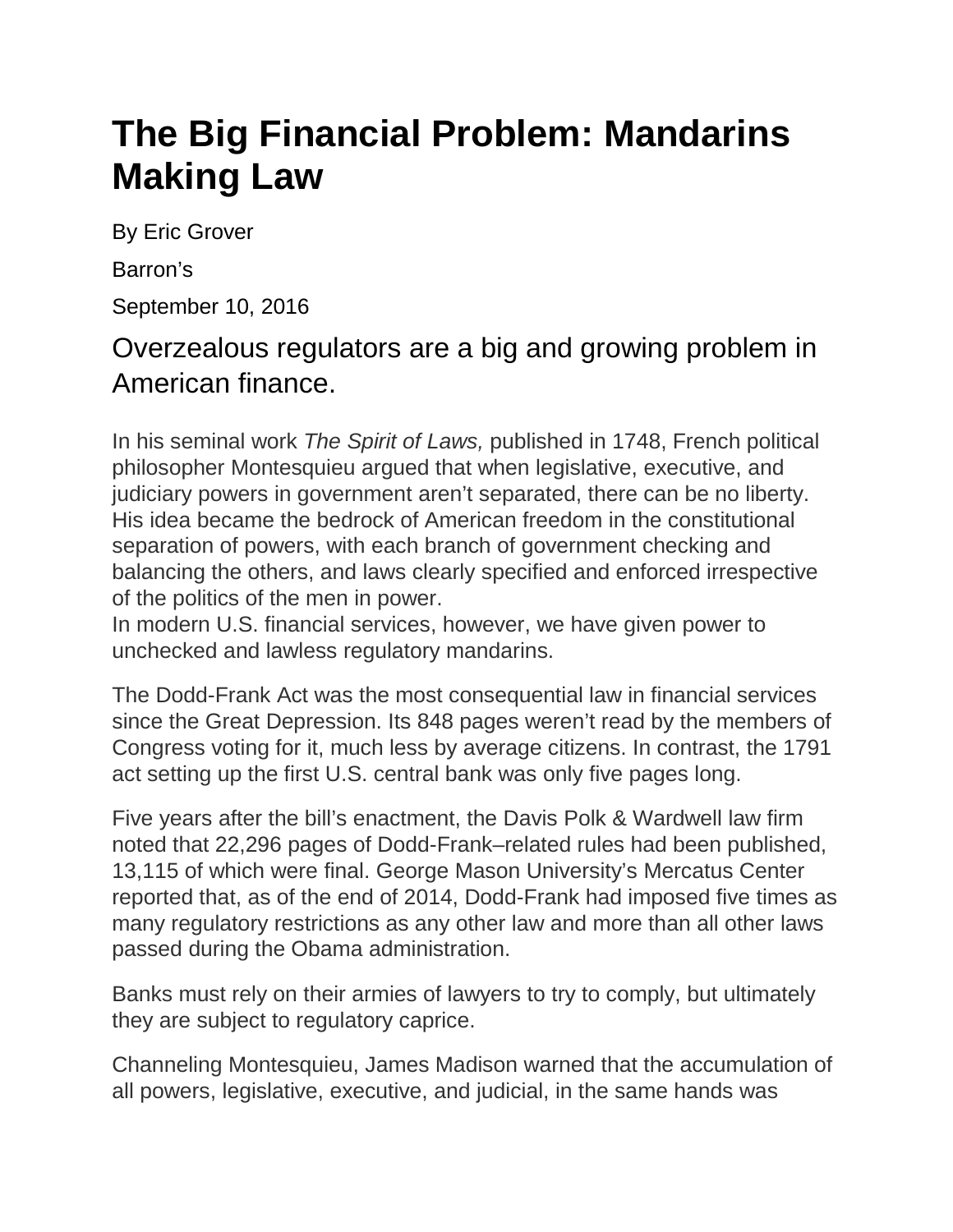tyranny. The Consumer Financial Protection Bureau is Madison's nightmare. By design, it is insulated from congressional and executive oversight. It writes its own budget, automatically drawing funds from the Federal Reserve. Unlike the Commodity Futures Trading Commission, the Securities and Exchange Commission, the Federal Trade Commission, the Federal Deposit Insurance Corp., and the National Credit Union Administration, the CFPB isn't run by a bipartisan board. It's headed by a single director who can be removed only for cause.

Rather than just enforcing law enacted by Congress, the CFPB essentially writes its own laws in directing industry.

Dodd-Frank mandated that "the bureau may not exercise any rule-making, supervisory, enforcement or any other authority" over auto dealers. A classic legislative insertion by a special-interest lobby, the text couldn't have been clearer. The CFPB, however, didn't let a mere statutory prohibition get in its way. Targeting lenders such as Ally Bank that provide wholesale finance to auto dealers, the bureau, in my view, fabricated racialdiscrimination cases where there was no evidence of intent to discriminate—because there was no knowledge of the borrowers' race. The CFPB rightly calculated that Ally, needing regulatory approval to keep its insurance business, would bend the knee rather than fight.

The CFPB proposes to forbid issuers of general-purpose, reloadable prepaid cards providing overdrafts to their customers without extensive new requirements. That's law-making, not enforcement.

The CFPB is trying to destroy payday lenders. Yet out of the other side of its mouth, it suggested banks should provide risky small-dollar loans, and it's pressing banks to eliminate legal overlimit charges.

The CFPB has used enforcement actions to make policy, rather than publishing rule-making and soliciting comments, and it has issued retroactive regulations contravening other regulators' longstanding policy. Retroactive rules are unfair and at odds with centuries of Anglo-American law.

Of all federal regulators, the CFPB is the least checked and, not coincidentally, the most abusive. But it's not the only regulator taking liberties by making law.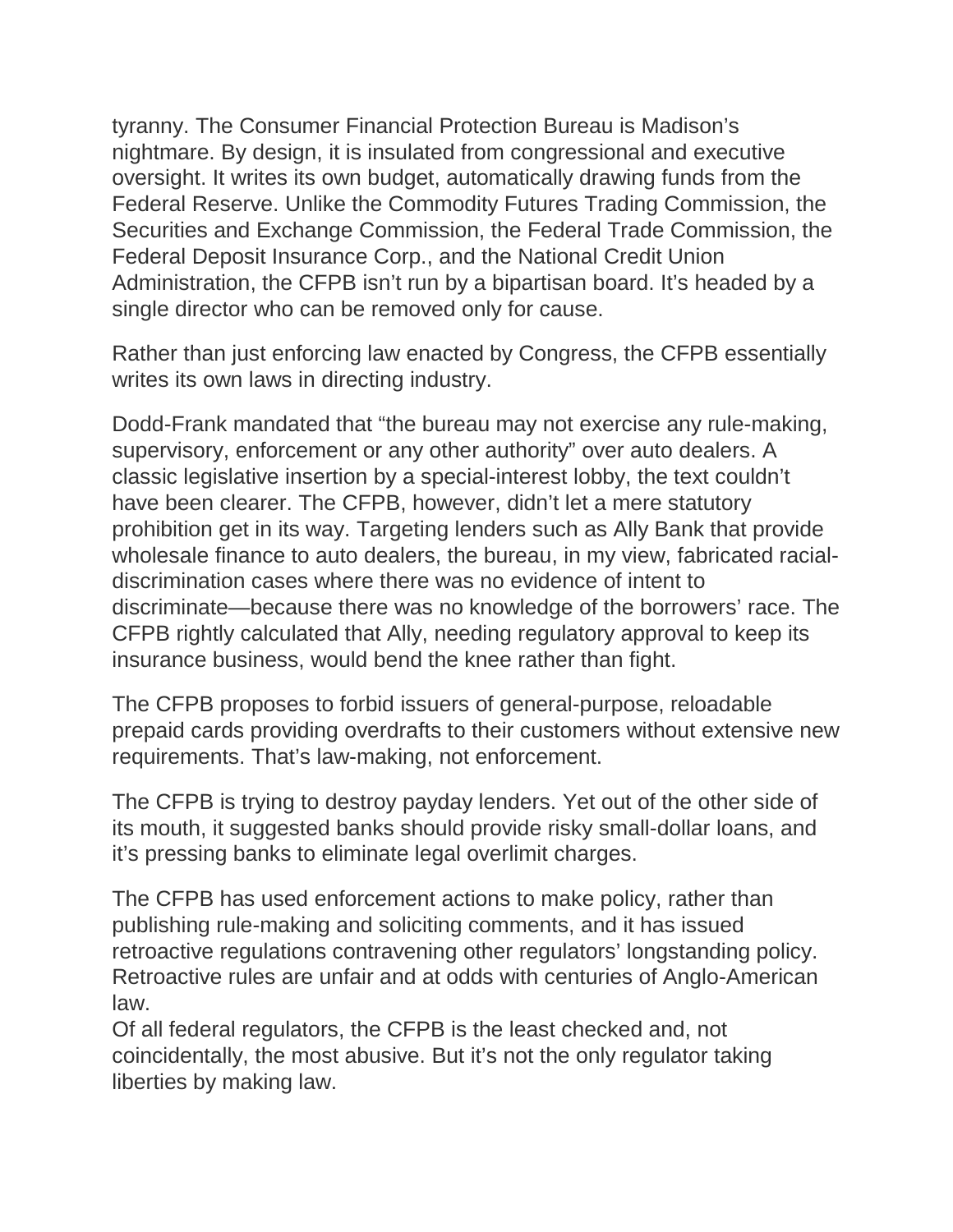The Office of the Comptroller of the Currency tells prepaid-payment-card operators that they can't provide credit at a rate greater than a 30% annual percentage rate. This is making law because states, not the OCC, determine permissible interest rates.

The FTC banned telemarketers from using remotely created checks, payment orders, and prepaid cash-reload services, claiming it was an unfair or deceptive practice. The Fed, however, permits remotely created checks for bank-to-bank transfer and presentment. Consistent rule-making would be more likely if laws were specific and clear and regulators understood that their job was enforcement, not law-making.

Regulators have choked off payments to legal businesses they don't like, such as subprime credit providers, gun dealers, cigar shops, and health supplements. Now, the largest providers of credit-card acceptance avoid profitable business from sectors with "reputational risk," a euphemism for businesses that regulators want to eliminate.

Even if they find a payment processor, such businesses pay more, driving up the cost of credit for risky consumers—the opposite of what policy makers profess to want.

Because of such regulatory pressure, bank-owned risk-management service Early Warning won't sell access to its demand-deposit database to credit providers charging more than a 36% APR, making it more difficult to serve risky consumers.

While it's easy to blame overzealous regulators and courts reluctant to check the administrative state, ultimately Congress is the problem: It delegated authority that the Constitution doesn't allow it to delegate. Congress assigns the administrative state to make policies, taking credit for those that are popular. If policies prove unpopular, the congressional sponsors can blame the regulators.

The financial-services industry should be more willing to challenge lawless regulators in the public arena and in the courts, but if such challenges are to succeed, Congress must reclaim its institutional powers.